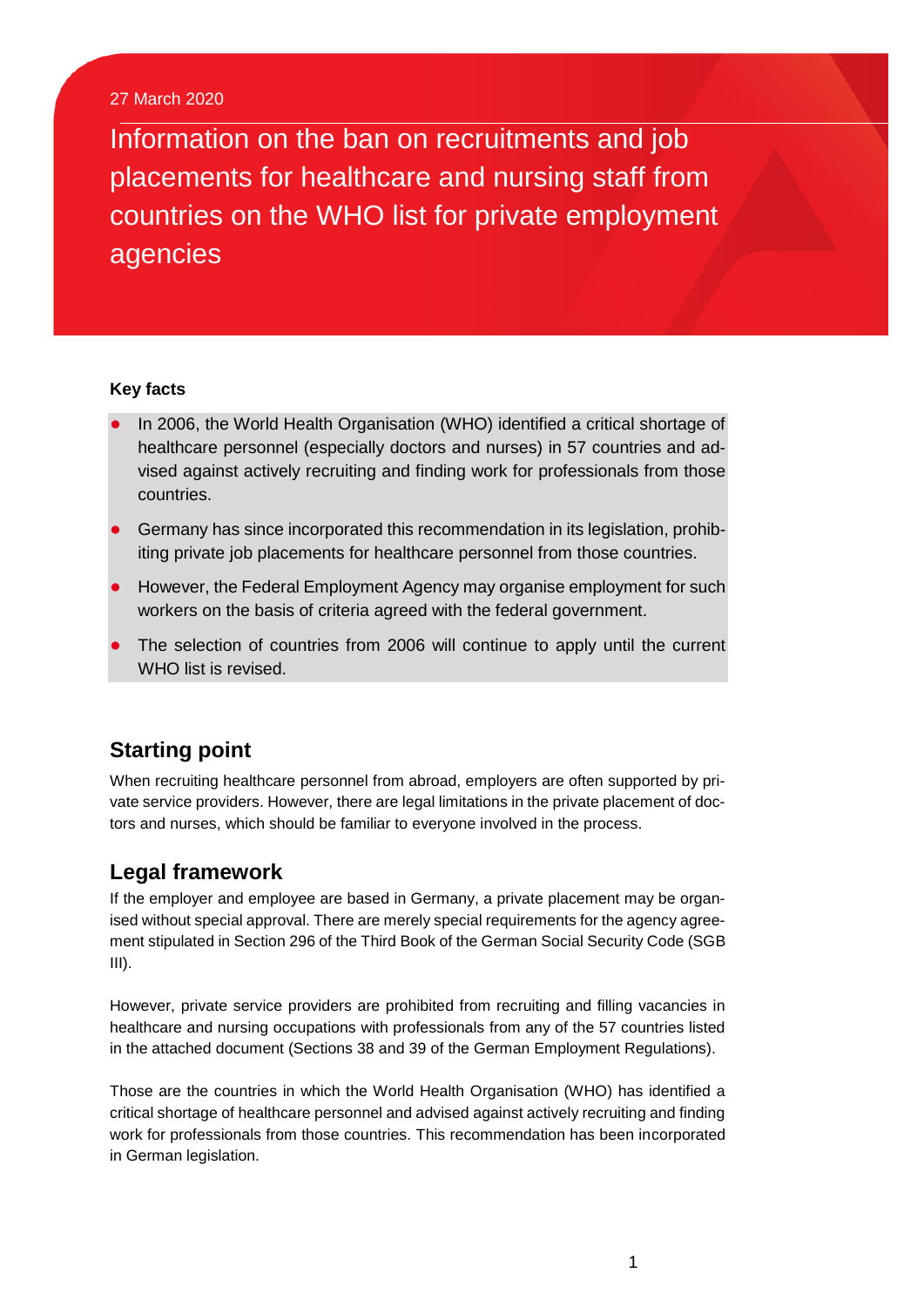Any intentional or negligent violation of the ban on placements will be prosecuted by the Federal Employment Agency as an administrative offence and may be punished with a fine of up to 30,000 euros (Section 404(2) No. 9 and Section 404(3) SGB III).

Private service providers may be wondering which activities constitute a recruitment or job placement that might meet the criteria for a fine.

The term "job placement" is defined in Section 35 *et seq.* SGB III. It includes all activities aimed at matching apprentices or job seekers with employers to establish a training relationship or employment contract. This also applies to searches carried out by employers themselves, i.e. recruiting from abroad<sup>1</sup>. The activities indicated above will be considered a job placement even if they do not ultimately lead to the conclusion of an employment contract. For example, even job advertisements for healthcare positions in Germany are prohibited in those countries.

This applies to the facilitation of both employment and training.

An apprenticeship constitutes a form of employment within the structure of German employment law. Therefore, the private recruitment and placement of trainee healthcare and nursing personnel from countries on the WHO list is equally prohibited in Germany. Experience shows that third-country nationals who are placed in training in the German healthcare and nursing sector often already have professional knowledge and skills. As a result, their countries of origin are deprived of their expertise and training potential.

# **Placement authority of the Federal Employment Agency**

Although private service providers are prohibited from finding employment for healthcare personnel from the countries mentioned above, the Federal Employment Agency is solely authorised to arrange such work placements to the extent permitted by law. As a governmental organisation, the Federal Employment Agency must arrange placements in consultation with the respective country of origin to prevent damage to its healthcare system and avoid brain drain.

The Federal Employment Agency has been working with all the federal ministries concerned (Federal Ministry of Labour and Social Affairs, Federal Ministry for Economic Cooperation and Development, Federal Ministry for Economic Affairs and Energy, Federal Ministry of Health) to establish criteria that must be met for the Federal Employment Agency to cooperate with the countries in such matters. The criteria have also been coordinated with the World Health Organisation.

Three basic requirements have to be met:

 $\overline{a}$ 

- Cooperation with representative state actors must be ensured;
- The labour markets in Germany and the country of origin must not be disadvantaged in any way; and
- The recruitment and placement process must be fair and transparent for applicants; for example, applicants must not be asked to pay agency fees.

<sup>1</sup> Hauck / Noftz – Rademacker, German Social Security Code, SGB III, Comment, Section 292 Point 5